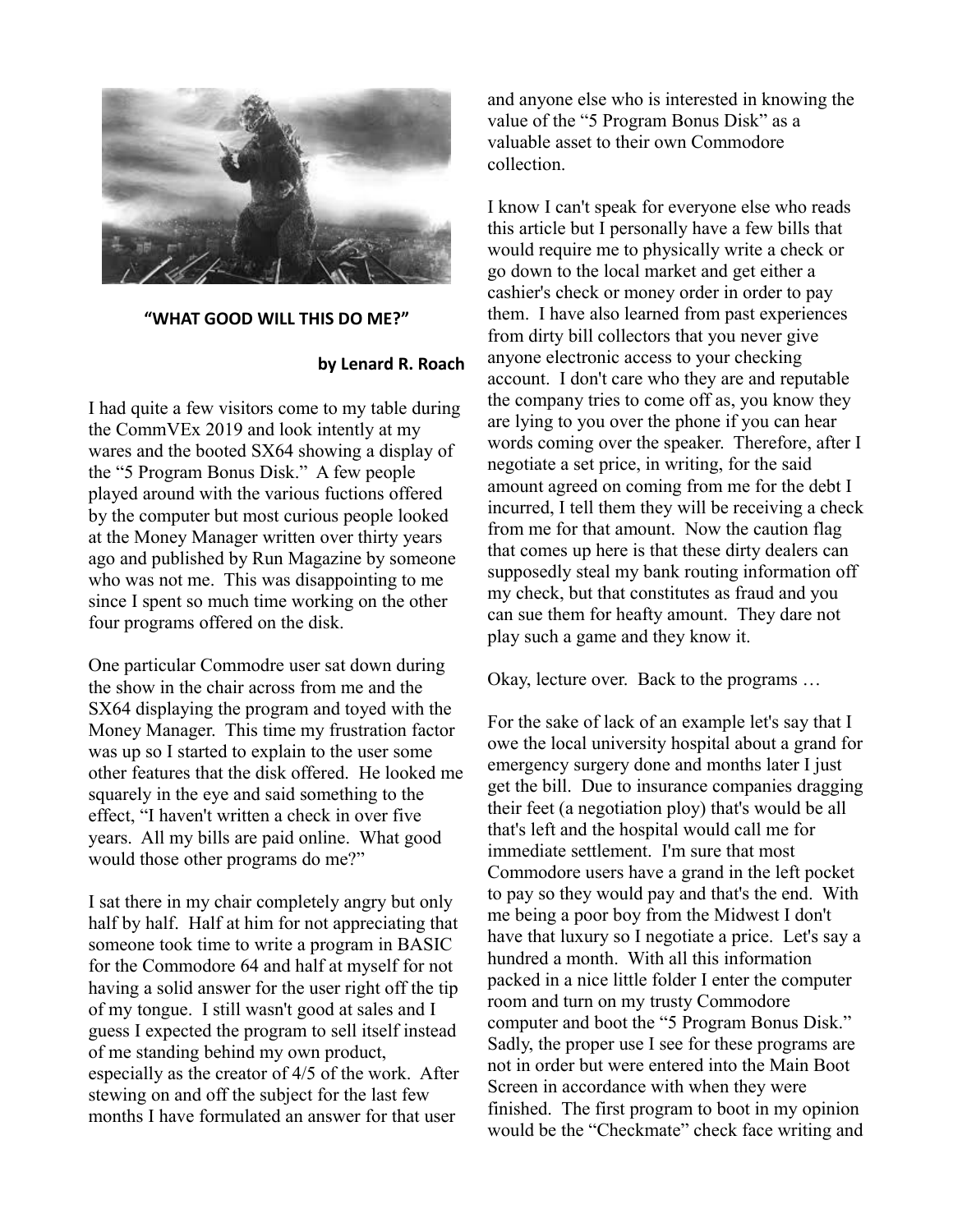saving program. I entered all the data needed for the upcoming check into that program's database and save under the title of UNIV. HOSP. (trying to keep filenames under 16 characters if possible.) I exit "Checkmate" then boot "Check It Out." I enter the date I'm writing the check then select Option 2 from the menu to load the information I just put in from "Checkmate." This data quickly comes up in just a few seconds and everything is listed accordingly. I put a check into my MPS 802 printer (the best printer for the job in my opinion) and print off my check. In about twenty seconds I have my check written for the said hundred dollars. I pull it out and sign it, but I'm not done yet. I've only used two of the five programs.

Next is user's choice but this user goes right to "The Ledger" and write all the data I collected from the caller or bill into the Commodore to save to disk. This program has a present tally of what I owe. started with said thousand; I'm down to nine hundred now. I'll save that information to the disk. Next up comes "TEA 4.2" so I can create an envelope to put the check in so I can mail it. Yes, the US Post Office is still in existence even after all this time so please feel free to utitlize their services. I create my own return address that goes in the upper left hand corner of the envelope and the sending address goes right in the middle. You can even write on a seven inch, a ten inch, or create a foldable paper to be put into a payroll style envelope.

Okay, now to put the finishes on this whole deal of creating checks and writing them out for bills and that's to boot "Money Manager 2K." This program has lots of functions that was well worth my spending the long hours coding it into my Commodore when I first got the magazine but for the sake of space I will only focus on the Add Transactions function. Hit Option 1 after initial boot and entering the date to get into this menu. Here you can enter the department, the name of the recipient (University Hospital), the check number, and the amount (\$100). This whole process is pretty neat and everything is done on an old fashioned Commodore 64 in BASIC. For those still insistent on still using the Internet to

pay their bills there's no crime in that. I know that entities on the web are doing their best to make sure all data is safe but there are still problems that need to be conquered, yet still the "5 Program Bonus Disk" can still be a benefit. "The Ledger" can still keep a tally of how your payments are are progressing and "Money Manager 2K" can show how your payments are stacking up.

For those who were at the CommVEx 2019 and bought a copy of my "5 Program Bonus Disk" for the special CommVEx price of a dollar you should have the updated PRINT FRE (0) command on the Main Boot Screen menu. I would like to advise that if you are bouncing around between programs on the disk then please, when you go back to the Main Boot Screen, be sure to hit Q to exit the program and that way the PRINT FRE (0) command can do its function. Once you exit to the READY screen then just type RUN to re-enter the Main Boot Screen but this time all the garbage collection will be cleared out of the computer's memory. The failure to put the reboot to Main Boot Screen when you exit Money Manager 2K is to help the user in case he does forget to use the PRINT FRE (0) command encoded in it. You can also type LOAD"BOOT",8,1 from the READY screen on Money Manager 2K and get back into the Main Book Screen. My thanks to our Commodore friends from Mexico City who visited the show and took time enough to show me how this small function works so powerful in the programs.

One thing I did do during the programming phase was create an opening prefix to each filename so a user can use the same filename for each program listed on the disk. Also, the programs are easy to copy off the "5 Program Bonus Disk" so they can be used on separate disks. I know that the programs themselves take up about half of a 664 block disk. A user may never have to use another disk again but if you're constantly using the disk and filling them with new data a separate disk may be handy.

Why did I write the "5 Program Bonus Disk?" Most of it was for money which was a bad idea. I've learned that always work for principle and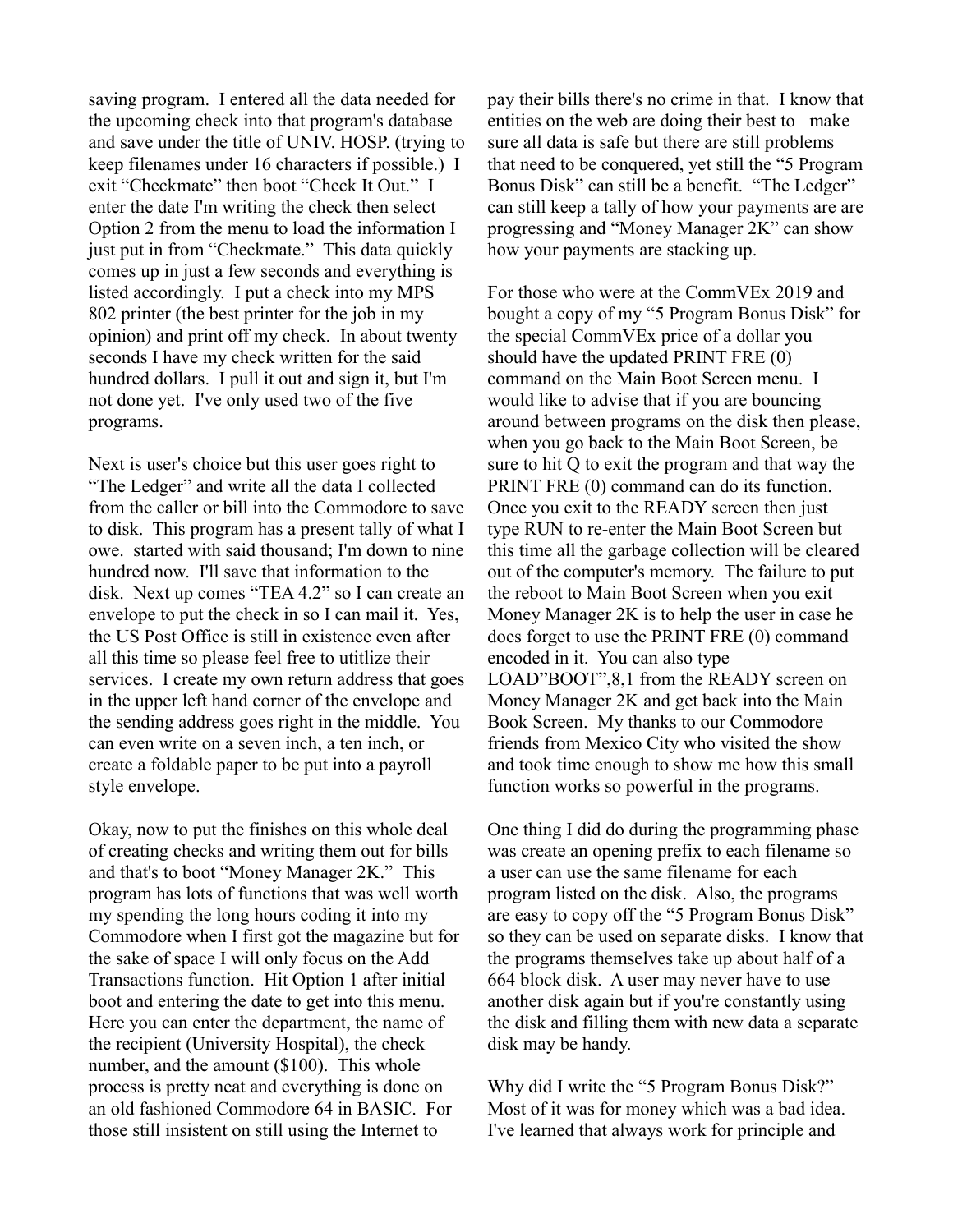money will follow. Chasing money is like chasing the wind. I found a better reason to compile this disk and that reason was to make my bill collectors mad. Companies love it when you as a debtor pay with a credit card online. They get your money right away; I like to be a little facetious with people I owe money to, especially those who pester me for payment like medical facilities. So, with the "Check It Out" and "TEA 4.2" programs I create the proper documents and mail them off. Usually, it takes three days for pick up and delivery (five if I mailed them on a weeked) and three days for processing. Quick payment is just that – quick. Besides, as forementioned, some organizations don't use such devices even here in this century, and with carpel tunnel in both wrists my hands hurt to write once in a while. It seems that resting my hands on a keyboard and a steering wheel are the only comfort they receive outside my wrist braces. I am thankful for the creation of the computer that allows me to accomplish the necessary function of bill paying and I look forward to more years to come working on one.

I hope that this little written lecture helps clear up any questions that a user has about the logic behind the "5 Program Bonus Disk." I'm only sorry that I couldn't come up with a great answer when I was first asked the question back in August of 2019. I want to thank everyone who bought the disk and I hope they have a clear understanding on how the programs interact with each other.



#### **MONTHLY MEETING REPORT**

#### **by Robert Bernardo & Dick Estel**

#### **September 2019**

September brought another good turnout, with Robert Bernardo, Roger Van Pelt, Dave Smith, Randy Stoller, Bruce Nieman, and Dick Estel in attendance.

The October 20 meeting will be our annual club lunch, at Hometown Buffet on Shaw Avenue. Members are invited to bring their families, and the club pays for lunch.

Robert reported that CommVEx videos and photos are now on-line. He will be going to the AmiWest show in Sacramento October 23 – 27.

Recently Robert made a trip to Washington, to drop off items for repair by Ray Carlsen, and to see the latest descendant of of the musical group Quarterflash, Ross-Frazier-Koontz. He also met with people at the Living Computer History Museum in Seattle and scheduled the date for the 4 th Pacific Commodore Expo NW on June 13 and 14, 2020.

Robert also visited the Seattle Commodore Club, which meets in the evening at the leader's workplace. There were a dozen in attendance. Activities were divided between gaming and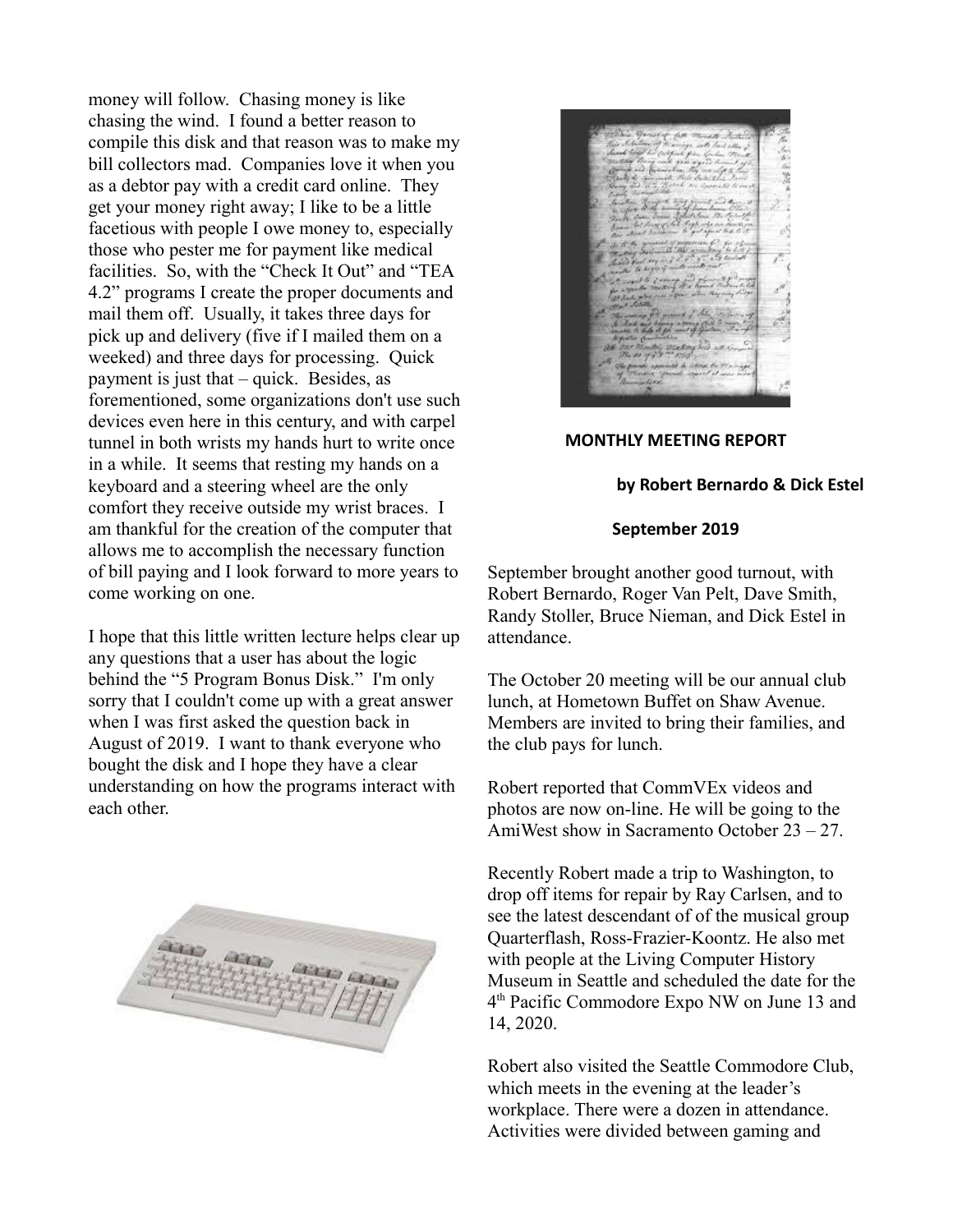hardware hacking, with no formal agenda or business.

On his return back to California, Robert was happy to learn that Ray had already completed all repairs, allowing Robert to fill up the tiny remaining space in his vehicle.

We took a new group photo for the website. In keeping with our interest in old technology, Dick used a Nikon film camera with black and white film. A temporary photo will be on-line waiting for Dick to finish up the 36-exposure roll and get it developed.

Moving on to software demonstrations, Robert loaded up several C128 80-column programs. First was a nice genealogy program, Pedigree 128 from Loadstar. It offered the standard ancestor tree display, with options to print out the tree as well as additional notes that can be entered about each individual.

Next was an 80-column graphic editor, Electropaint 128, a color-graphics screen editor for the C128, in which you use PETSCII keyboard graphics to create 80-column graphic screens for such things like a BBS.

There was ST View ][, a C128 picture viewer for graphics created that were originally made on the Atari ST. The included pictures displayed very well!

Robert could not get Fast Hack'em 128 v.6 to work from the SD2IEC drive, probably because the program was expecting a real disk drive. However, he was able to run SIDPlayer 128 (for playing music SID's), Millifoot 128 (a game), and the ZED 0.77 text editor that he's been using for many years instead of a word processor.

Roger took over the keyboard for Home Designer, a cross between a CAD program and a drawing program. We were able to create lines and boxes, and with a little more research, we have high hopes for this one.

#### **October 2019**

In keeping with a tradition going back decades, the October meeting is our annual picnic. Or maybe "picnic." We used to have a potluck picnic in the beautiful back yard of one of our members who has since passed on. So we eventually transitioned to an annual lunch with a few well defined guidelines:

It's held at a different restaurant from the one where we have our regular meeting. It's held at a different restaurant each year. There is no formal business, no demonstrations, and only minimal discussion of computer-related matters. Also family members are invited, and the club pays.

This year we had seven in attendance – Robert Bernardo, Dick Estel, Roger Van Pelt and his brother Aaron, Dave Smith, Mike Fard, and his wife Sherry.

We ate at the Hometown Buffet, just across the street from our regular Panera Bread meeting place. It's an "all-you-can-eat" buffet, and we made a good effort to live up to the name. There's a big variety of food – a salad bar, two or three kinds of chicken, fish, pasta, vegetables, a ham and roast beef carving station, and of course, way too many tempting desserts.

We checked in with Robert on the large, storage building going up in his backyard. It's completed, needing only insulation, and he has started moving some of his huge collection of Commodore, Amiga, and other equipment and software into it. A film crew that's been following him around for a decade came up from southern California and spent 3 days filming some of the action. If this movie ever gets released, it may rival "Gone With the Wind"… at least in length.

Robert also let us know that he will be attending a party put on by Amiga engineer R.J. Mical. The situation is somewhat complicated by the fact that the event will be held at the Heineken Brewery in Amsterdam, the Netherlands, necessitating hotel reservations and a long plane ride. We're looking forward to seeing photos and hearing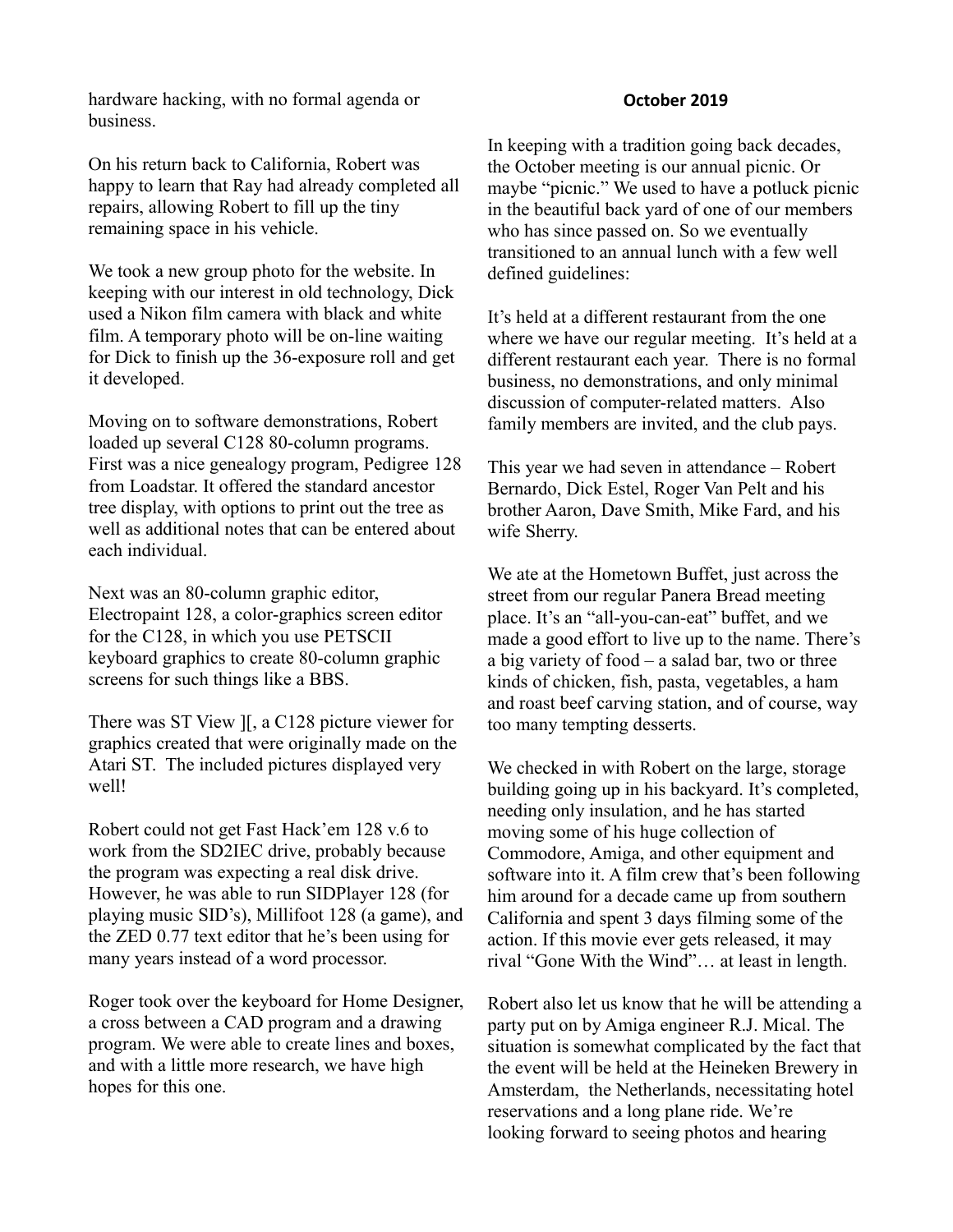about the trip at our next meeting.

After three hours in the restaurant, we finally managed to get to our feet and head out the door, vowing to eat no more until at least the next morning.



**Farewell, Las Vegas! by Robert Bernardo**

2019… the year of "lasts".

The Chinese restaurant, the Visalia Tea Garden, in downtown Visalia had its last day after 52 years in business. The music group, Quarterflash, had its last official concert after 38 years of playing music. And the Commodore Vegas Expo had its last show after 15 years.

The venerable Commodore Vegas Expo has left Las Vegas, and we left on a high note! The final show had more participation, more enthusiasm than previous years! We said good-bye to the Plaza Hotel and thank them for hosting us for so long!

We also wanted to express our gratitude to all the hundreds of CommVEx participants and exhibitors over the years, some of whom have passed away. And not to forget, the participation of the engineers and leaders – Jeri Ellsworth, Chuck Peddle, Bil Herd, Bob Russell, Andy Finkel, Dave Haynie, Bill Seiler, and Leonard Tramiel. They really made CommVEx special, and in a sense, took care of us.

All through the final show, I kept thinking, "This is the last time for me to contact the Plaza Hotel sales manager and set up the room. This is the last time for me to announce CommVEx raffles and give away the prizes. This is the last Saturday after-show dinner at the nearby buffet. This is the last after-hours activity in the CommVEx showroom. This is the last time take down of the hardware on Sunday and go to the Sunday dinner with CommVExers."

Thought wistful, I knew that though CommVEx was gone, the other Commodore shows would continue!

CommVEx now turns the reigns over to the Commodore Los Angeles Super Show (CLASS) and the Pacific Commodore Expo NW (PaCommEx). Our home may now be different, but our vibe is the same – Commodore and Amiga enthusiasts gathering to enjoy their computers, to talk about the good ol' days and the new days, to show off the old and the new. We want to have fun, and we invite you to join in the fun, too. So, visit the CLASS of 2020 and PaCommEx 2020! Look for the upcoming show at

#### <http://www.portcommodore.com/class>

and

------

<http://www.portcommodore.com/pacommex>

The Final CommVEx (sung to the melody of The Final Countdown)

We're leaving together, But still it's farewell And maybe we'll come back To earth, who can tell? I guess there is no one to blame We're leaving ground (leaving ground) Will things ever be the same again?

It's the final CommVEx The final CommVEx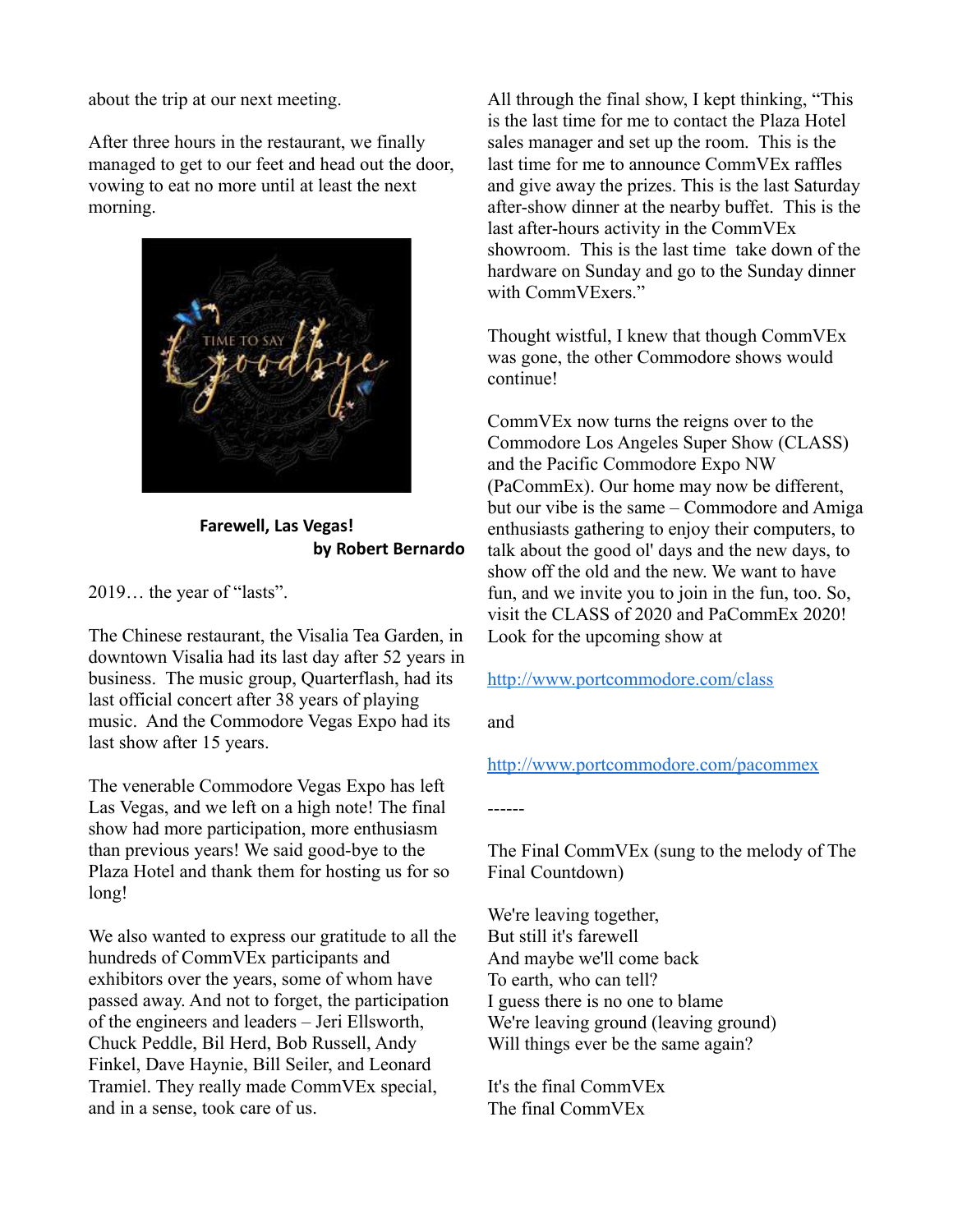Oh We're heading for Venus (Venus) And still we stand tall 'Cause maybe they've seen us (seen us) And welcome us all, yeah With so many light years to go And things to be found (to be found) I'm sure that we'll all miss her so

It's the final CommVEx The final CommVEx The final CommVEx The final CommVEx Oh

The final CommVEx, oh  $It's...$ 



#### **TECHNOLOGY VISIONARY**

# **Always Building, From the Garage to Her Company**

#### **By Guest Contributor John Markoff**

Jeri Ellsworth started as a self-taught computer hacker and chip designer. In an industry dominated by men, she's the head of a company focusing on augmented reality.

Jeri Ellsworth began playing pinball when she worked in a bowling alley as a teenager, and a manager there would occasionally give her a few free credits. Today, she has a collection of more than 70 pinball machines, but her passion has moved from the mechanical into a new digital augmented reality, which she believes will be the future of entertainment.

Ms. Ellsworth, 45, is a self-taught computer hacker and chip designer who recently started a new augmented reality gaming company, Tilt Five, based in San Jose, Calif. She is emblematic of a generation of Silicon Valley hobbyists who were passionate about computers and only later turned their passions into commercial enterprises. She originally gained visibility as an independent computer chip designer living in a rural ramshackle farmhouse in Yamhill, Ore.

Ms. Ellsworth was able to squeeze the entire circuitry of a decades-old Commodore 64 home computer onto a single advanced silicon chip, which she then tucked neatly into a joystick that was connected by a cable to a TV set. Called the Commodore C64 Direct-to-TV, her device was able to run 30 Video games, mostly sports, racing and puzzle games from the early 1980's, all without the hassle of changing game cartridges.

She was later hired by the gaming company Valve Software, to lead its research effort in augmented reality, technology that uses special glasses or holographic displays to superimpose threedimensional objects and text on the physical world.

In 2013, she created castAR, a start-up based in Palo Alto, Calif., to design an augmented reality company that planned to design a system to support desktop 3-D gaming. Ultimately, the company raised more than \$1 million in a Kickstarter campaign, then gave the money back when it was unable to raise a second round of financing. With other castAR employees, Ms. Ellsworth acquired the original technology from investors and has used it to start Tilt Five, which has raised \$1.3 million in Kickstarter funding.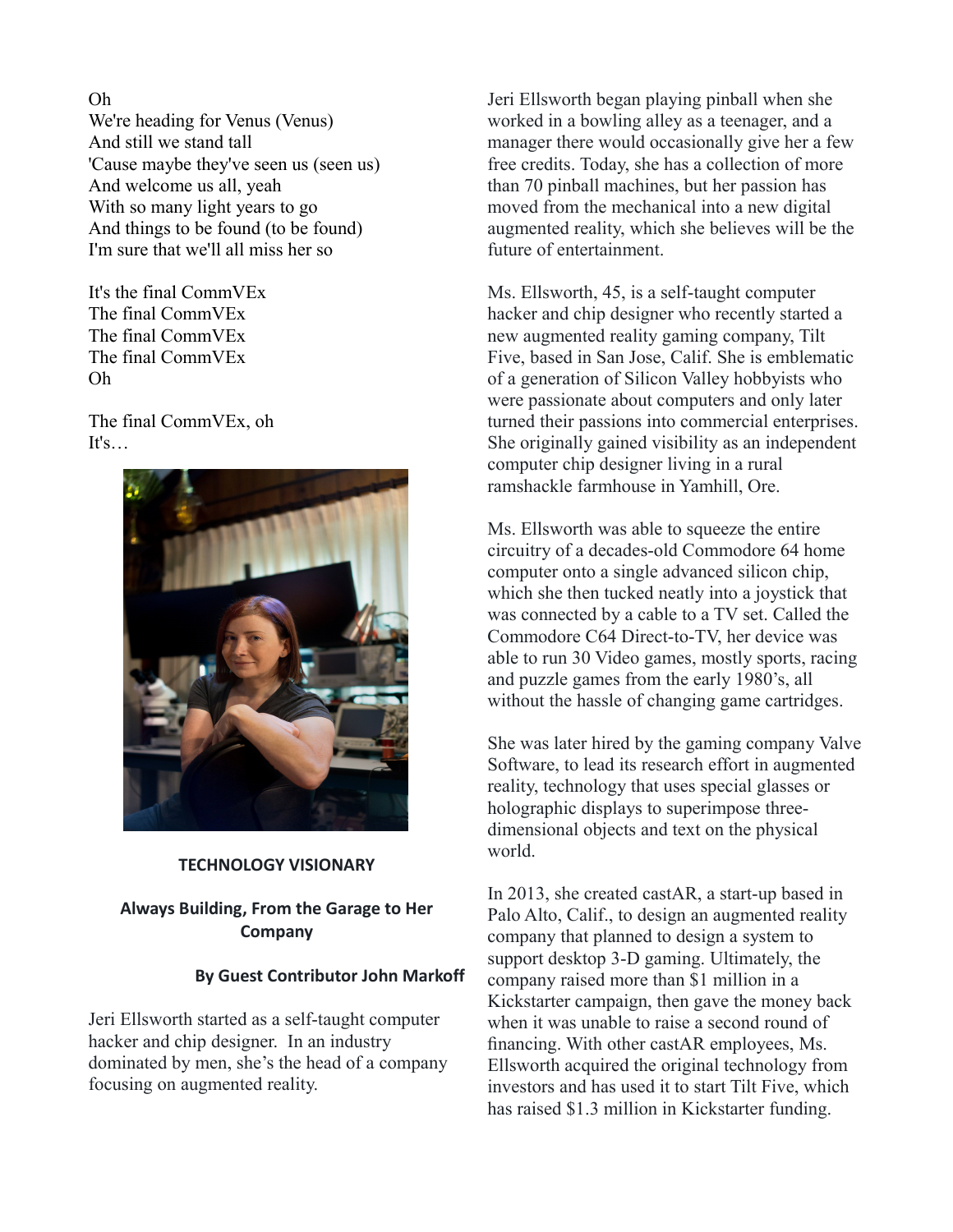The following conversation has been edited and condensed.

#### **What would you like people to know about your work?**

**JE**: I've always been passionate about making complete user experiences, whether that's for a kid's toy for a 12-year-old or something more professional, like, making sure it's got the complete package, that it's really easy to use on the physical side. It's got all the software and the interactions, and that's what I really get passionate about. And hopefully, people will remember that in my various things I've done.

#### **What inspired you to go into your field?**

**JE**: I don't know if there's one single person. I think an awesome role model for me was my father who was a really hard worker when I was a kid. And I saw him struggle to do his own business. So I think that's why I always lean toward doing my own thing instead of going and working for a monolithic company. But along the way, there's been lots of mentors. Getting to know, first from a distance, people like Steve Wozniak or Nolan Bushnell, whom I later met in person, or all these kind of famous early Silicon Valley folks. I'd like to be like them making these amazing products. So from afar, they inspired me, but to actually meet them later in life was really cool.

# **When you were growing up, what did you want to be?**

**JE**: I wanted to be an astronaut. Yeah. I was really into space as a kid. At one point, I wanted to be a pilot and actually considered going into the Navy or the Air Force, to be a pilot. And my father talked me out of that. I was actually talking to recruiters and telling them, "I want to fly." And my dad said, "you know what, they're going to figure out that you're really good with radios and computers and communications, and they're going to stick you in the bottom of a ship running radios." And so yeah, who knows how it would have happened, but I veered off from that.

#### **Did your dad run a service station when you were growing up?**

**JE**: Yeah. He had me help him. I was maybe 12 years old, just old enough to be able to reach things under cars. He had me changing oil. I was just a young kid pulling heads off of engines and lapping valves and stuff. He didn't isolate me from any of that stuff, which was awesome.

# **What obstacles have you faced in your field?**

**JE**: There are lots of obstacles in Silicon Valley, especially for a female entrepreneur. The money that female entrepreneurs can raise is dismal compared to men. It's like 2 percent. It rewards the kind of male bravado where you go in and get a fist bump and get a bunch of money. That's how it feels. There's been some really disheartening surveys recently. They followed 300 women and 300 men, and then they determined, what questions do venture capitalists ask men versus women and men get asked, "Tell me all about the upside," while women are asked, "Tell me how you're going to defend yourself from the marauders." And so that's been a bit of a challenge for me.

#### **How do you define success?**

**JE**: I've done a lot of things in my life. And not many of them are public, and I think they've been successful. Some of them are just my mentoring and giving back. I don't get much recognition for some of these things. Sometimes it's the satisfaction of doing something that folks think will be impossible. So, I mean, a few years ago, I built semiconductors in my garage. I began doing research and people told me it would be impossible. They said you have to have clean rooms and millions of dollars of equipment and I decided I think I can do it in any case. I spent like five years researching. It was like a passion project, and then I did it.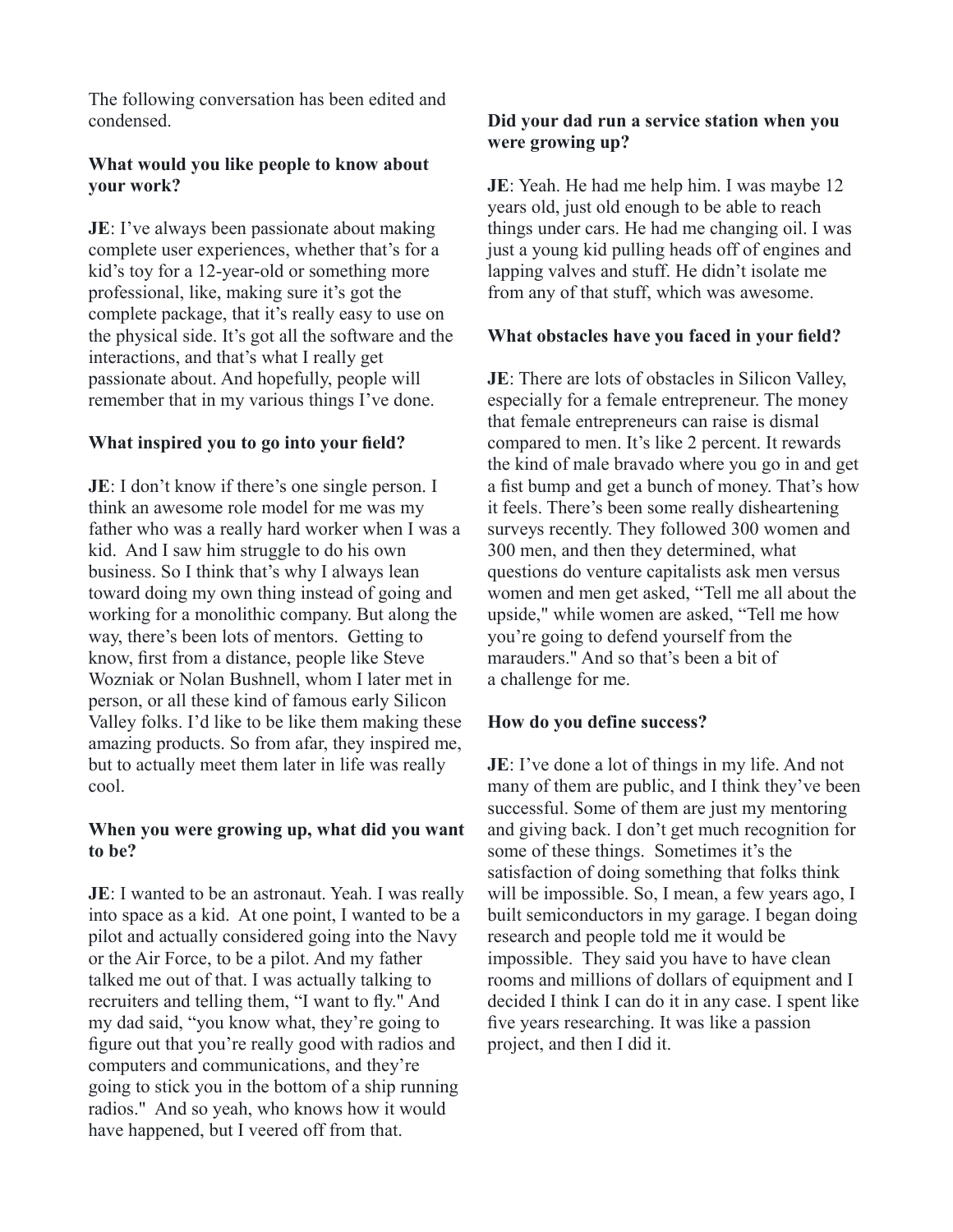# **How do you plan to change your field?**

**JE**: Well, I'm super-excited about augmented reality. I think it will be the next computing platform. I feel that we're at the point in history that maybe parallels the early home computers. Augmented reality in the next 20 years is really going to transform the way that we compute. We're going to be more intimately connected to the way we compute and these glasses or whatever technology comes along that does this kind of augmentation of our world is going to know probably more about us than we know about ourselves. And it's going to be this persistent improvement in our life because it will change the way we can interact with dam, and the way we receive information.

#### **Where do you find your sources of creativity?**

**JE**: I pull it in from all over the place. I'm a very curious person. Since I was a kid, I'd flip over rocks and just look at what was underneath. And so I think that even in my adult life, I'm constantly flipping over rocks. And so it can be almost anything, it can be an interesting optical phenomenon and I'll decide, I've got to understand what this strange phenomenon is. Or maybe some new electrical thing that I see. Or it could be on the art side, I do quite a few art projects. It all ties together and becomes a holistic approach I take to designing products. It's because I'm so curious in these different areas of science and arts and music. It helps me make better products.

I've always been passionate about making complete user experiences, whether that's for a kid's toy for a 12-year-old or something more professional.

# **How does technology interact with your profession?**

**JE**: I have to stay up with it, and I try to always be as much on the leading edge of technology as possible. I have optics tables at home and I have plasma etchers. I even have holographic world

combiners. I have all this stuff just right in my living room. I try to be fearless when it comes to technology, and I try to adopt it as fast as possible.

# **Club Officers**

# **>>--> Officers and Keypersons <--<<**

| Vice-president  Roger Van Pelt        |
|---------------------------------------|
|                                       |
| The Interface Editor  Lenard Roach    |
|                                       |
| Club equipment  Roger Van Pelt        |
| Meeting place reservation  Dick Estel |
|                                       |

# -**The Small Print-**

The Fresno Commodore User Group is a club whose members share an interest in Commodore 8-bit and Amiga computers. Our mailing address is 185 W. Pilgrim Lane, Clovis, CA 93612. We meet monthly in the meeting room of Bobby Salazar's Restaurant, 2839 North Blackstone Ave., Fresno, CA. The meetings generally include demonstrations, discussion, and individual help.

Dues are \$12 for 12 months. New members receive a "New Member Disk" containing a number of useful Commodore 8-bit utilities. Members receive a subscription to The Interface newsletter, access to the public domain disk library, technical assistance, and reduced prices on selected software/hardware.

Permission to reproduce content of The Interface is granted provided credit is given to the source, and when identified, the author. Club members are encouraged to submit articles, tips, or ideas for articles.

**Disclaimer** – The club, its officers, members, and authors are not responsible for the accuracy of the contents of The Interface or the results of actions based on its contents.